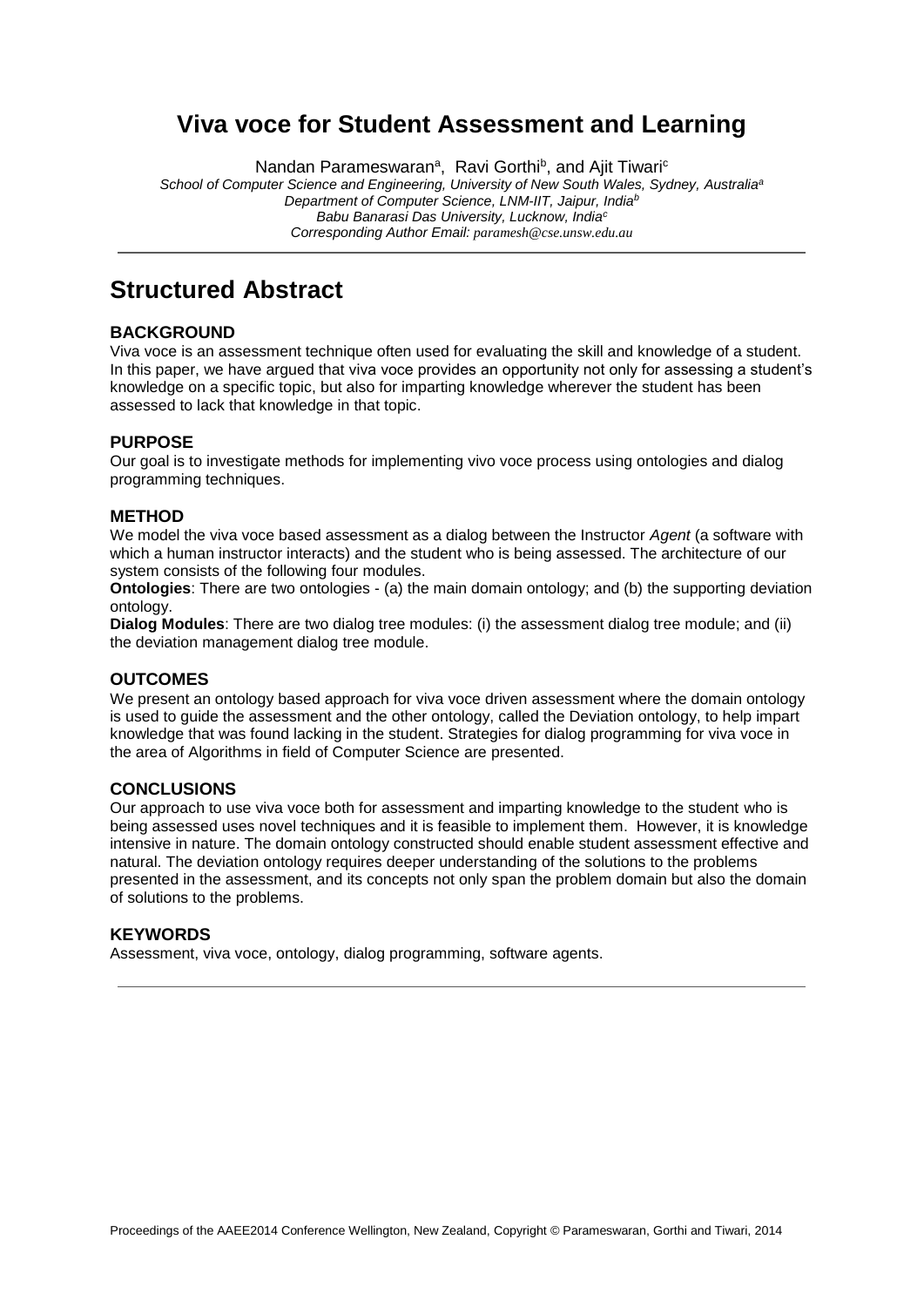# **Introduction**

Teaching students in the discipline of computer science has always been very challenging particularly in the areas such as programming, algorithms and data structures since in these areas the student is expected to reason about the dynamic behavior of objects from their static descriptions. Assessment is typically done by conducting examinations, quizzes, assignment tasks and viva voces. Assessing a student's skill is also a difficult task due to the limited time devoted for assessment and the associated mental stress the student typically goes through during the assessment process. The results of an assessment may not only be qualitative, but also quantitative so that they can be interpreted unambiguously and used effectively for organizing materials that may be taught in future.

In this paper, we argue that the purpose of the assessment phase should not only be to evaluate the knowledge level of the student but also to impart knowledge where the student has been found to lack that knowledge during the assessment phase. In particular, we propose a scheme of viva voce based assessment technique where we demonstrate how imparting knowledge can be achieved while assessing the student. We present our approach in the section on Methodology where we structure the questions and the related implied knowledge in a list of nested hierarchy of trees and perform the assessment by traversing the trees systematically.

# **Background**

Teaching is increasingly populated by a collection of personalized services where a student has several options to choose the way he wants to learn and get assessed. Assessment is an important component in learning. As teaching techniques go through changes, new strategies are used in assessment techniques. Peer-marked assignments have been used successfully to improve student engagement (Holland, Brain & Mowjoon, 2013). Adaira, Jaegerb & Pua (2012) have reported a computer-aided method of assessing students' attitudes for general safety, work area tidiness and cleanliness, care and good use of hand tools, and accuracy and testing of equipment, and to compare the results with those obtained using oral assessment. Markulis & Strang (2008) present several guidelines for implementing oral examination methodologies.

Effective oral and written communication skills are teachable and learnable. Bowering (2013) reports strategies and assessment tasks that can be used in many technically based engineering units to develop oral and written communication skills. Assessment techniques can be instrumental in driving students' learning and engaging them in a subject (Ramsden, 2007). In addition to measuring the level of understanding in the subject, assessment may also be used to motivate students to acquire new knowledge (Ooi & Buskes, 2011). Easa (2013) has attempted to assess graduate attributes by defining knowledge elements appropriate for the graduate attributes and then embedding them in multiple-choice questions, and the method has been claimed to perform well in certain engineering courses.

Multiple choice question (MCQ) structure has been shown to improve the performance of the students (Klimovskia & Cricentia 2013, Landrum 1993, Rodriguez 2005) implying that this structure may also suitable for embedding (a weak form of) learning. Thorpe (2013) has evaluated the assessment of certain engineering courses and found "reflections" on assessment techniques result in an improved, more authentic assessment that better addresses industry and professional requirements. While investigating the role of assessment in deep learning, Hanandeha (2013) has argued that assessment items offer opportunity to link theoretical subjects to more practical engineering skills, hence engaging students in deep learning.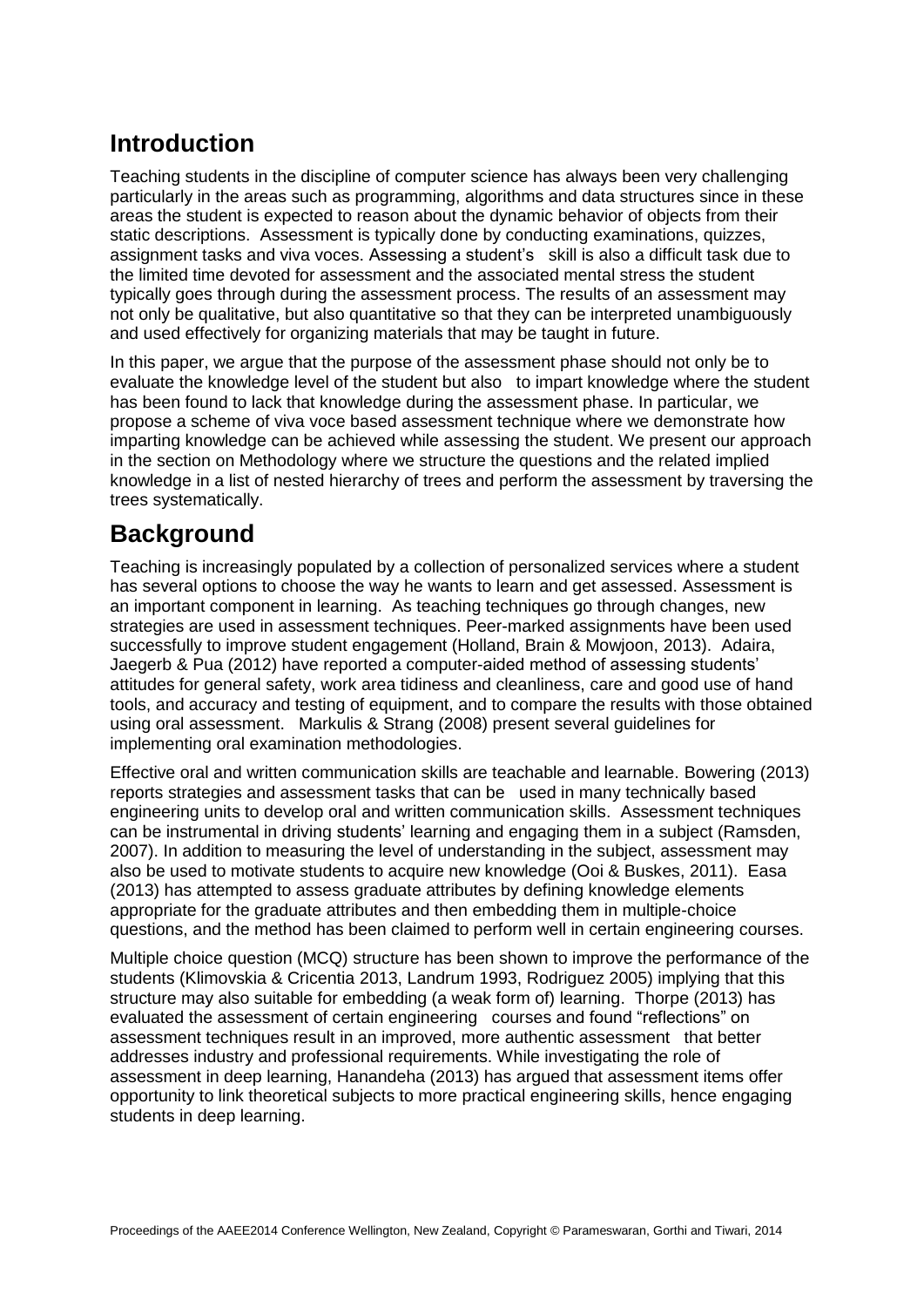# **Methodology**

An assessment activity can be modelled as a process. Figure 1(a) shows a model of the traditional assessment process described using BMPN (White & Miers, 2008) where the instructor specifies a task (T1), student performs it (T2), and the instructor assesses the performance (T3). However, in a complex task such as T2 in Figure 1(a), exceptions often occur. Exceptions in this context refer to situations such as where the student does not understand the specifications correctly, or only knows partial answer that he, under perhaps emotional stress, is not able to present coherently within the available time constraints, etc. Figure 1(b) shows a modified version of the assessment process (proposed in this paper) where: (i) we have captured the exceptional situations as Performance Failure; and (ii) provide additional knowledge to the student and give another opportunity to re-perform the task, which is then assessed by the instructor at T3.



Figure 1. (a) Traditional assessment model; (b) Proposed assessment mode

Viva voce is a form of assessment where the student is assessed in an informal and less stressful setting. In our approach, we use two sub ontologies from the domain in which we want to assess the student: Assessment Ontology (AO) and Deviation Ontology (DO). (See Figure 2.) AO is a set of concepts and relations (from the domain) that we use primarily for assessing the student. When a student is assessed, failures (exceptional situations) occur. In order to recover from the exceptions, we use the concepts from DO. We model the viva voce as a dialog between an Instructor *Agent* (IA) (a software with which a human instructor interacts) and the student who is being assessed. The dialog consists of two threads: Main Dialog (MD) thread, and Deviation Dialog (DD) thread. The primary purpose of the MD thread is to assess the student's knowledge, while the primary purpose of the DD thread is to provide knowledge that was found lacking in the student while he was assessed in the MD thread.



Figure 2. (a) Assessment Ontology (AO); (b) Deviation Ontology (DO).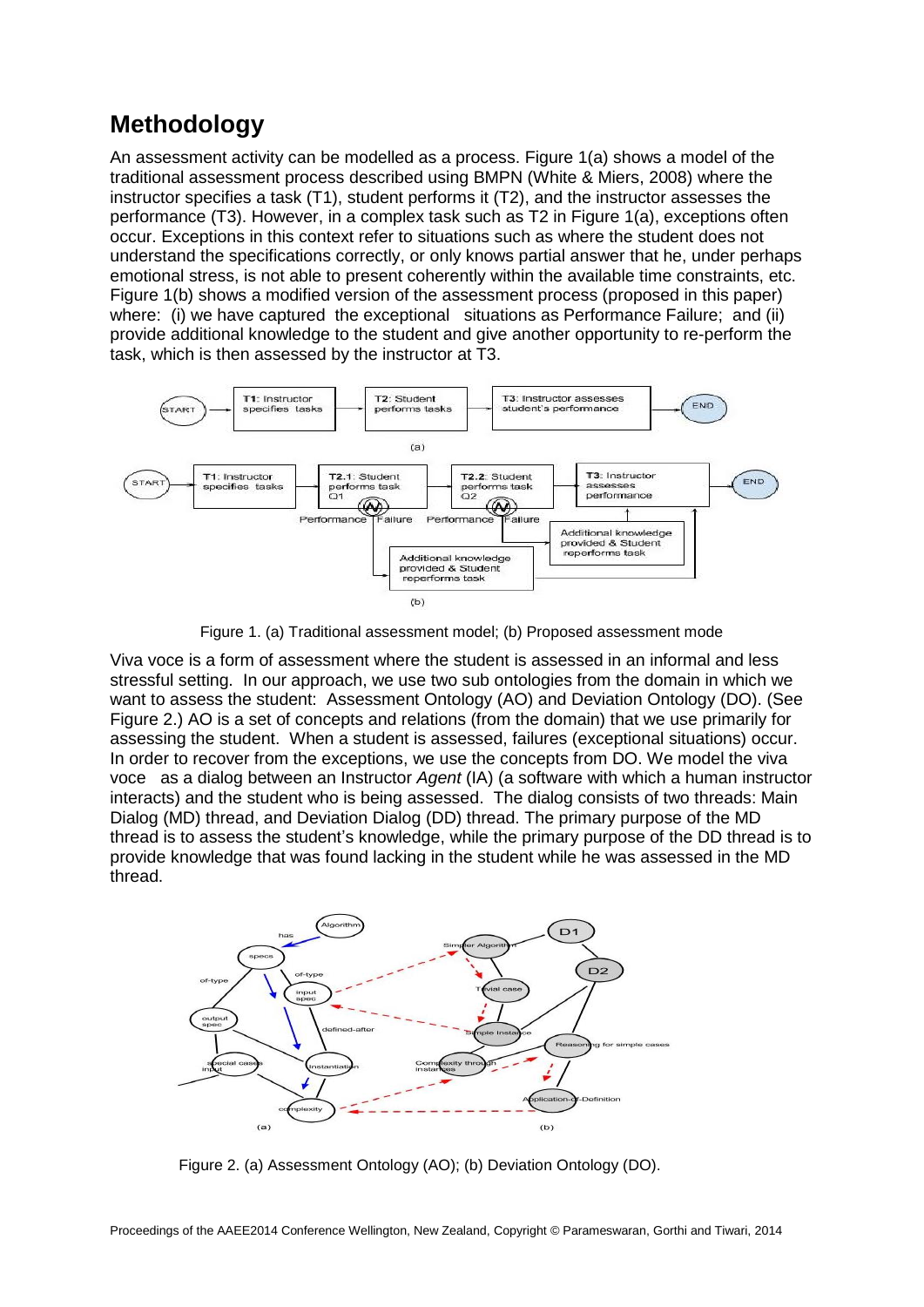In the MD thread, IA selects a concept  $C_i$  from AO and performs the assessment by initiating a dialog. The performance of the student is assessed during the dialog and if the performance is considered satisfactory, IA selects another concept C<sub>i</sub> from AO, and the process is repeated. However, if the performance of the student in  $C_i$  is not satisfactory, an exception is said to have occurred. This can typically happen when the student lacks adequate knowledge in the concept  $C_i$ . In order to handle this situation, IA initiates a DD thread. In this thread, IA conducts a dialog using the concepts from DO where the purpose of the dialog is to provide knowledge that the student was found to be lacking. At the end of the thread, IA returns to the MD thread and performs a reassessment of the student in the concept C<sub>i</sub>. Once IA finishes with assessing the student in the concept C<sub>i</sub>, IA selects another concept C<sup>j</sup> and repeats the process until it decides to terminate the assessment and compute the final score.

In Figure 2(a), for example, the first concept selected for assessment is ALGORITHM. Assuming that the performance of the student in this concept was satisfactory, the instructor agent IA moves on to the concept SPECS and then to INPUT-SPEC where the student's performance is assessed as unsatisfactory and thus an exception is said have occurred. To handle the exception, a deviation from assessment is made to Figure 2(b) where knowledge about INPUT-SPEC is provided to the student using the concepts SIMPLE-ALGORITHM, TRIVIAL-CASE and SIMPLE-INSTANCE. (This is done by the deviation dialog thread DD.) Assuming that the student has performed satisfactorily in SIMPLE-INSTANCE, the assessment resumes from INPUT-SPEC (now with the remaining questions). A similar exception is also handled at the concept COMPLEXITY where the problem of lack of adequate knowledge in COMPLEXITY is solved using COMPLEXITY-THROUGH-INSTANCES, REASONING-WITH-SIMPLE-CASES and APPLICATION-OF-DEFINITION.

### **Conceptual similarity between Assessment Ontology and Deviation Ontology**

When an exception occurs during the assessment in a concept  $C_i$  in AO, it is necessary to select a sequence of concepts  $\langle D_1, D_2,...,D_n \rangle$  from DO such that the similarity measure between C<sub>i</sub> and D<sub>i</sub> should not be less than a predefined threshold value, for any j. This will make sure in practice that the deviation concepts  $D_i$  are semantically closer to  $C_i$  (at an acceptable level) which is a necessary condition for providing knowledge about Ci.

## **Viva Voce Programming**

The questions that are used in the viva voce are organized as trees as shown in Figure 3. Each node in Figure 3(a) consists of a set of questions that test the understanding of a concept from the assessment ontology AO. Thus, the node labeled C1 from AO will have questions primarily related to C1. In this case, C1 is the first concept that the agent wants to assess the student in. The assessment begins by initiating the MD thread. If the assessment ends normally, an evaluation u1 of the performance of the student in C1 is now produced by the agent, and the agent then moves on C2 and the process is repeated. On the other hand, if an exception was encountered during the assessment of C1, the agent initiates the DD thread and the control moves to the tree (b) in Figure 3 and u=0. The DD thread begins (just as MD thread did Figure 3(a)) a dialog using the questions associated with the node D1 where D1 denotes a concept from DO. The requirement on the concept D1 is that the questions in D1 (along with similar questions in the other concepts D2, etc. in the tree) provide the knowledge that the student was found to be lacking while being assessed in C1. At the end of the dialog at D1, an assessment v1 is produced, the agent moves on to D2. If an exception is encountered at D1, the agent initiates another DD thread and the control moves to the tree (c) in Figure 3 (tree not shown).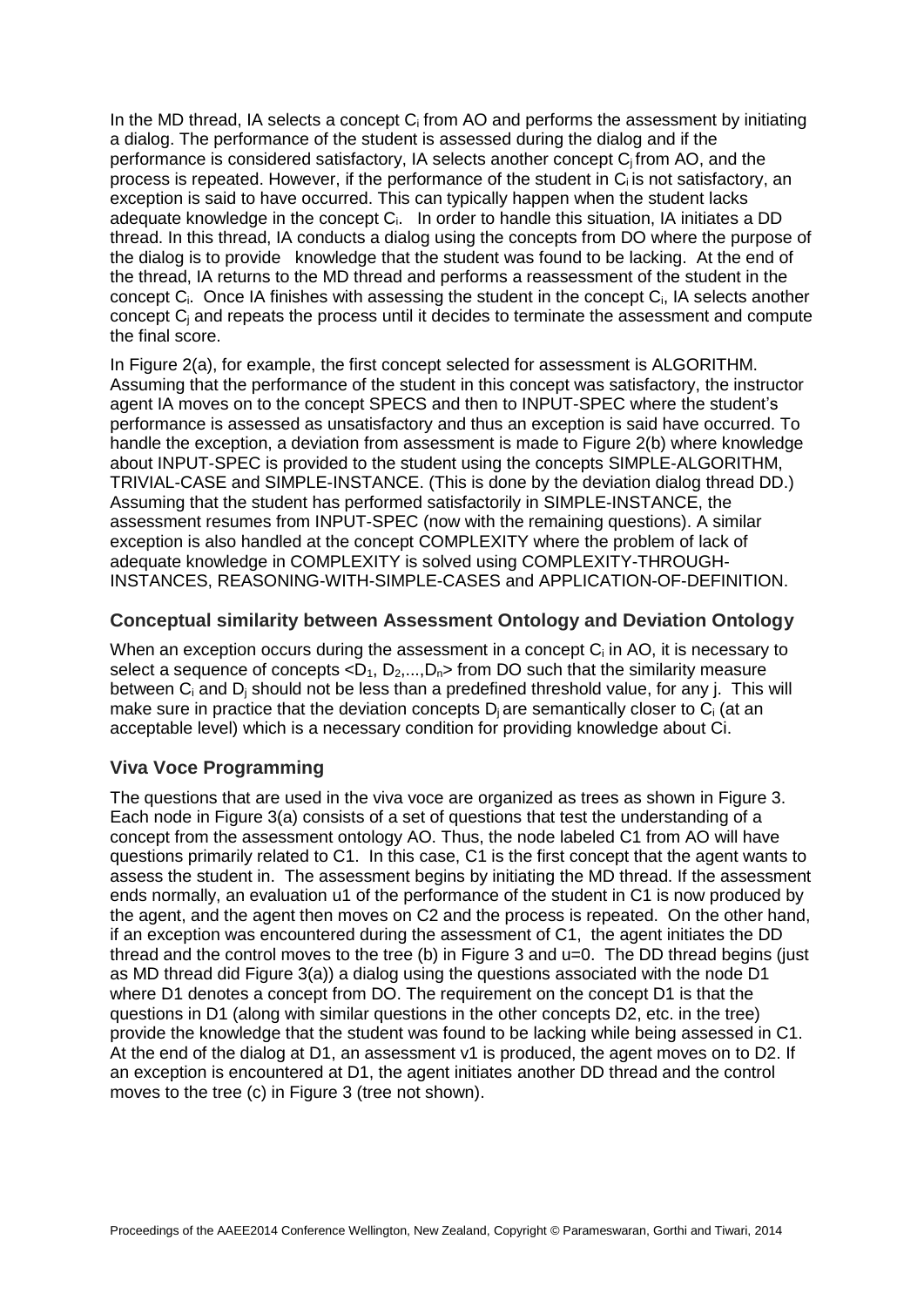

Figure 3. Dialog structure. (a) Main Dialog thread for concepts from Assessment Ontology; (b) Deviation Dialog thread for knowledge provision using Deviation Ontology(first level); (c) Deviation Dialog thread for knowledge provision using Deviation Ontology (second level). Triangles denote empty nodes. Score  $p = f(u1, u1.1, g1(v1, v2))$ .

Finally, when the dialog at D2 is finished, control is returned to node C1.1, and the MD thread continues the assessment starting from the concept C1.1.

### **Computing Score**

The performance of a student in an assessment can range from *all-correct* to *all-fail.* In *allcorrect*, the student performs satisfactorily at every concept along the leftmost path of the assessment dialog tree (Figure 3(a)), leading to a score of 100%. In the *all-fail* case, the student fails at every concept in the assessment dialog tree and in every deviation dialog tree, leading to a score of 0%. The score in all other cases may be calculated incrementally at each node as we navigate through it. The overall assessment will be a function of the performance at every node. For example, assuming that the assessment at C1.1 ended successfully (left branch), let u1.1 be the score at this node. The score u1.1 is used along with the scores at other nodes to produce a final overall score as:  $p = f(q)$  (list of scores in tree (a)), g2(list of scores in tree (b)), g3(list of scores in tree (c), ... ) for some functions f, g1, g2, etc. For example, in Figure 3, assuming that tree (c) is null, the score returned from tree (c) is 0, and the final score at node C1.1 in tree (a) will be given by  $p = f([u1.1],$ g([v1,v2])). The score for the entire viva voce is given by the score at the root node C1 of the tree in Figure 3(a).

### **Strategies for Dialog Tree construction**

The tree structure for MD is organized so that each path of the tree to its leaf node forms an assessment session consisting of a strategically acceptable sequence of concepts from the root to the leaf. The concepts along a path may be organized from most abstract to most concrete (top down organization of concepts) or concrete to abstract (bottom up organization of concepts). While the construction of the assessment ontology AO is fairly straightforward, the construction of the deviation ontology DO will be a challenging task. Following are some of the concepts we have identified for DO in the field of Algorithms in Computer Science.

SIMPLIFY-CONCEPT: In this, when the result of the assessment (of the student's knowledge) in a given concept  $C_i$  from AO is unsatisfactory, we simplify the concept  $C_i$  to yield  $D_i$  and assess student about  $D_i$  with the purpose of providing an opportunity to the student to understand Di. For example, if C<sup>i</sup> is *Recursion*, then D<sup>i</sup> can be PROCEDURE-INVOCATION where a procedure P1 invokes a different procedure P2.

TRIVIAL-CASE: A trivial case of a concept C<sup>i</sup> may be obtained by considering instances that form the extreme values of the concept. For example, a trivial case of SORTED-SEQUENCE may be a sequence consisting of no elements at all, or just one element in the sequence.

ABSTRACTION-FROM-INSTANCES: A given concept Ci sometimes may be too abstract that the student finds it difficult to reason with, and in such cases, we use instances of Ci to help in reasoning with the abstract concept Ci.

KEY-OPERATIONS: When the definition of a concept  $C_i$  involves several operations that the student finds hard to cope with, we simplify the assessment to test the student with those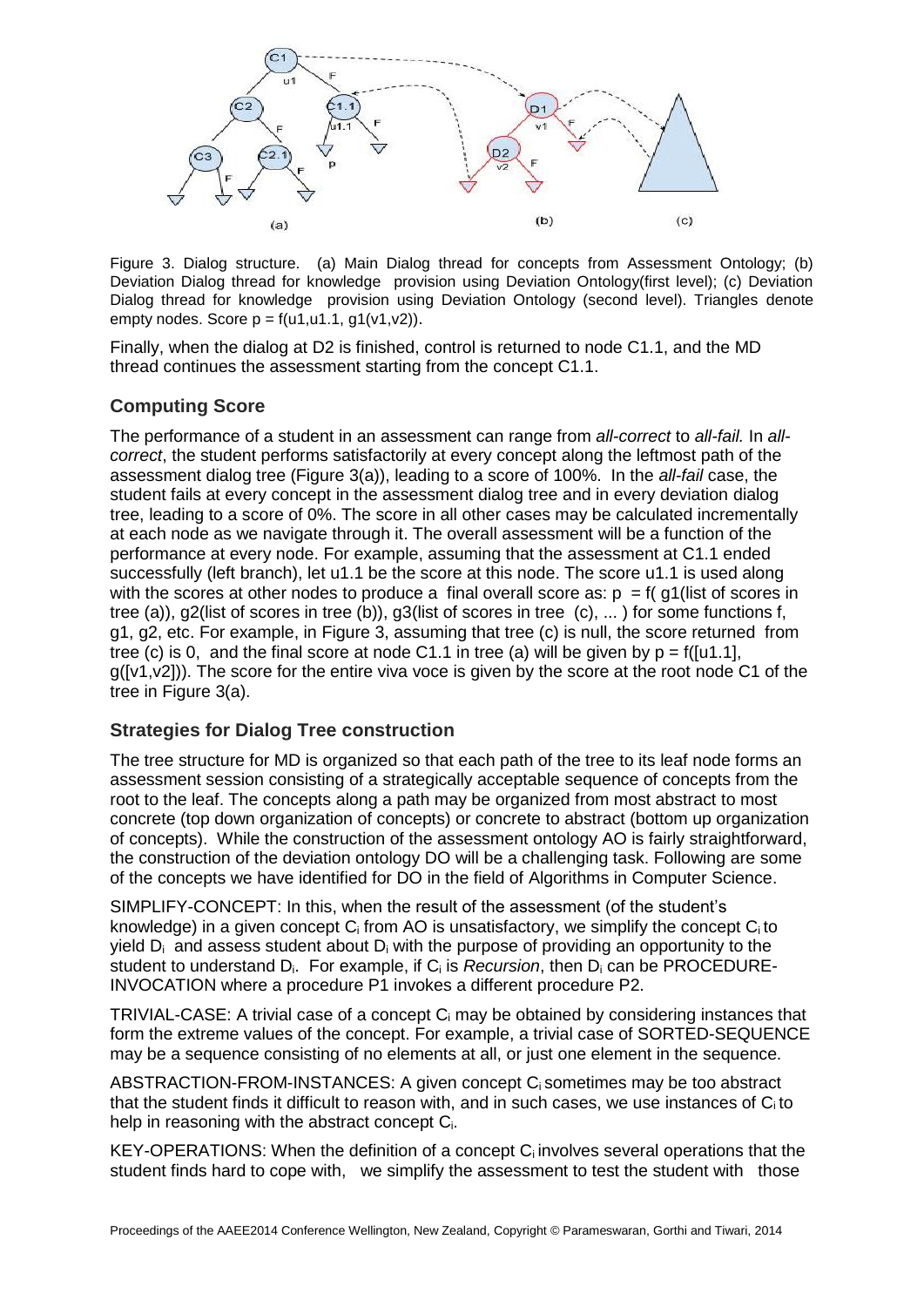operations that are central to the concept C<sub>i</sub>. For example, the definition of the concept of STACK involves operations such as PUSH, POP, OVERFLOW, UNDERFLOW, IS\_EMPTY, GET\_TOP, etc. of which PUSH and POP may be considered as the key operations central to the notion of STACK. Though an understanding of these concepts only leads to a partial understanding of STACK, it can still help in understanding a more elaborate definition of STACK.

## **Assessment Policies**

Typically a navigation begins at the root of the MD tree and visits nodes in the DD trees starting from the first tree. With the organizational structure given as a tree in Figure 3, it is neither feasible nor necessary to navigate through all nodes during an assessment. Sometimes looking at the current performance of the student, it may be possible to predict a node in a tree from where assessment can safely continue. This will make assessment more efficient and avoid unnecessary work for the student. Thus, it is useful to define a set of policy rules that constrain the navigation of nodes depending upon the background of the students who are assessed. We propose the following policy rules.

Assessment-only policy: This policy does not entertain failure at any node (concept) in the assessment ontology AO, and it permits the navigation of the nodes only along the leftmost path of the MD tree. This corresponds to the traditional assessment technique.

Deviation-always policy: This policy permits deviation for every concept in the MD tree as well as in the DD tree. This policy makes all options in the system available to the student, but results in excessive cost, and corresponds to the most "patient" strategy of assessment.

Repeat policy: In this, a selected set of concepts (both in MD and in DD threads) are visited more than once, and the assessment test is repeated. This is sometimes necessary since repetition is known to strengthen familiarity resulting in improved understanding and performance.

Select-on-the-fly-deviation policy: The performance at every node in all trees are assessed and a running score of the assessment is computed and used for estimating a sequence of nodes that will be visited in the near future. This policy thus monitors the performance of the student and accordingly selects concepts to test that may be appropriate for the performance level of the student. It thus can provide efficiency in the assessment process.

Learn-to-navigate policy: In this, the system uses the past assessment history including the sequence of nodes visited in each tree and the performance at each node to learn the next most probable tree and a node in it, and visits that node to continue the assessment.

## **Architecture of the Assessment System**



Figure 4 shows the architecture of the propo**s**ed viva voce based assessment system.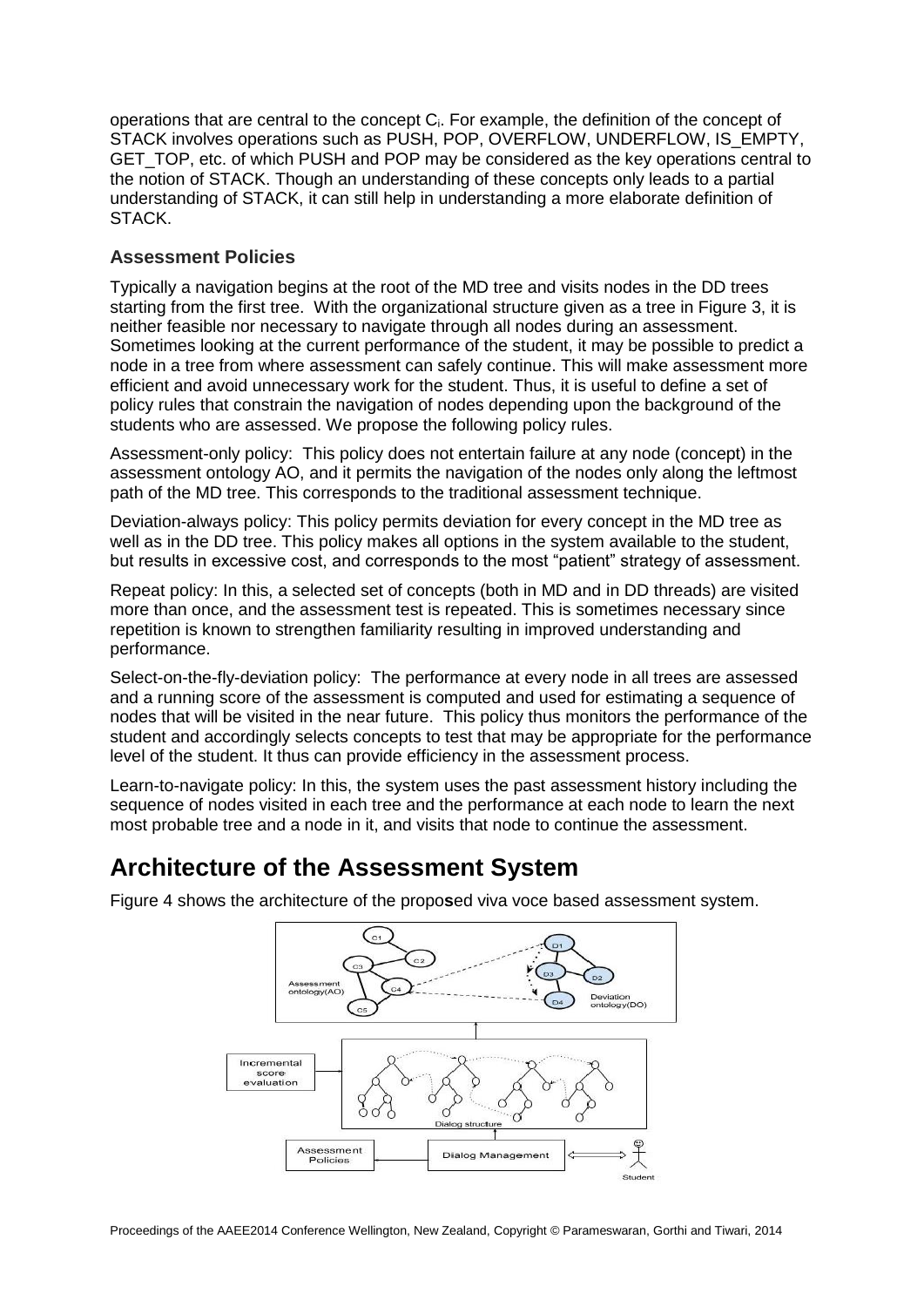#### Figure 4. A viva voce based assessment system

The dialog trees are designed based on the concepts from AO and DO. Before the assessment begins, the system interactively configures the policies and the score evaluation function. The number of deviation trees that may be used in an assessment will depend on the student background knowledge and the assessment policies.

## **Sample Session**

Our chosen domain is Algorithms where we have focused on search and sorting algorithms. Specifically, the search algorithms included sequential search, and the binary search; and the sorting algorithms included: selection sort, insertion sort, merge sort, quick sort, shell sort, and merge sort. The assessment ontology AO is a collection of concepts from this domain and presently it consists of 55 concepts (some of which are listed below). The deviation ontology DO is more interesting and presently it contains 38 concepts (some of which were discussed above).

### **The Domain of algorithms**

Algorithm is a description of a method for solving a well specified problem using automatic means such as a computer, and often it consists of a sequence of steps that the executor must faithfully execute within a reasonable time. Algorithms have interesting properties: concise description, unique interpretation, each step well defined requiring only (reasonably) finite resources to execute; amenable to formalization; implementability using a computing or mechanical device; analyzability for its computational complexity; and often short descriptions. These characteristics provide good reason for automating assessment. Traditional techniques for assessment in this domain include tasks such as: modify a given algorithm to include some new cases; prove certain property of a given algorithm; implement the algorithm in a programming language and study its performance on a given data, etc. They are traditionally done in the examination hall (written exam), or in a computer lab with limited access to computer resources and time.

## **Assessment Ontology**

Some of the important concepts from the domain of Algorithms include: SPECS - a formal description of input/output relation; INPUT-SPEC - a set of valid instances; OUTPUT-SPEC – a set of instances corresponding to the input instances; ALGORITHM – a sequence of steps where each step is executable with finite resources: COMPLEXITY - a measure of time and space requirement of an algorithm; SPECIAL CASES – an extreme case of input; INPUT-ABSTRACTION - an abstract input specification; INSTANTIATION - instances such as examples. BASICS - knowledge considered basic to the domain; and OVERALL-FUNCTIONALITY - overall function of the algorithm.

Following is a hand simulated session of assessment where the instructor agent IA assesses a student's knowledge in the algorithm called SEQUENTIAL-SEARCH. The algorithm, given a list of items a[ ] searches for the item  $v$  and reports whether  $v$  is present in a[ ] or not, and if present, where in a  $\lceil \cdot \rceil$  the item v is present. The algorithm is coded in the C programming language and is shown below.

/\* The SEQUENTIAL-SEARCH algorithm. \*/

```
int seqSearch(int all, int v, int low, int high)
{ int k; 
  for (k = low; k \leq high; k++)if (v == a[k]) return k:
   return -1; 
 }
```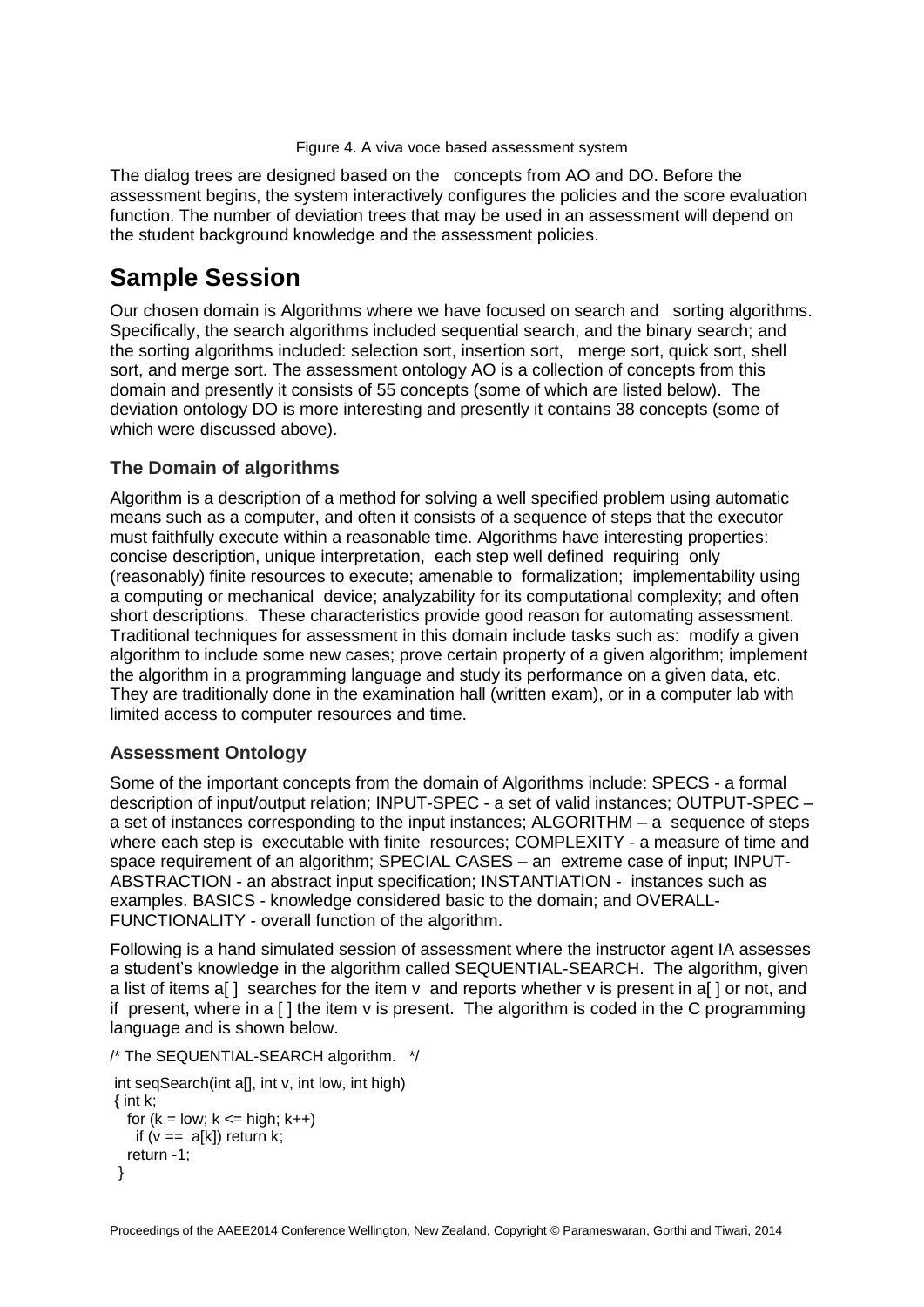Assessment regarding this algorithm involved the following major concepts (which were part of the ontology AO): INPUT, OUTPUT, SPECS, ALGORITHM, COMPLEXITY, and SPECIAL CASES. Under each one of these categories there were several sub concepts of AO and DO. In particular, there were 29 assessment concepts in AO and 38 concepts in the deviation ontology DO. There were 192 nodes in the trees (both the assessment dialog tree and the deviation dialog trees included), and there were 100 leaves. This means there are 100 ways a student can be assessed depending upon his knowledge level.

A student can be assessed in this algorithm regarding several concepts defined in AO. If we restrict the assessment to the computational aspects of the algorithm only, the concepts included in the assessment ontology AO were: OVERALL-STRUCTURE, KEY-CONCEPT, TEST-PARTIAL-UNDERSTANDING, and RECOGNITION-IN-ALTERED-CASE. The concepts in the deviational ontology DO included: OVERALL-STRUCTURE, OVERALL-STRUCTURE-SIMPLIFIED, ABSTRACT-FROM-INSTANCE, INFER-RELATED-ABSTRACTION, TEST-KEY-OPERATION-IN-ALGORITHM and EXPLOIT-OPPORTUNITY. (The trees have not been shown due to lack of space.)

The worst case response occurred when the student failed to answer any of the following questions asked in this order.

- 1. [AO:OVERALL-STRUCUTRE] Q: How many iterations would you require for this algorithm?
- 2. [DO:OVERALL-STRUCTURE-SIMPLIFIED] Q: Let there be 10 items in the array. You have to match the given item with each item in the array. How many times would you match?
- 3. [DO:SIMPLE-INSTANCE] Q: Now, how many iterations?
- 4. [DO:ABSTRACT-FROM-INSTANCE] Q: If there are n items in the array, how many matches?
- 5. [DO:INFER-RELATED-ABSTRACTION] Q: How many iterations would you need in the algorithm?
- 6. [AO:TEST-PARTIAL-UNDERSTANDING] Q: Consider the C code for sequential search. (a)Verify (to yourself) that there is only one loop in this program. (b)A bug has been inserted in this program. Locate the bug.
- 7. [DO:TEST-KEY-OPERATION-IN-ALGORITHM] Q: Hint correct the *if* statement. Now, locate the bug.
- 8. [AO:RECOGNITION-IN-ALTERED-CASE] Q: Consider this program. int seqSearch(int a[], int v, int l, int r)  $\{$  int i; for  $(i = 1; i \leq r; i++)$ if  $(v ==$  alil) return alil:

```
return -1
}
Is this program still correct?
```
9. IDO:EXPLOIT-OPPORTUNITY] Q: Compare the program at step (2) with the program at step (3). What is the merit in (2)?

In the above trace which was produced when the student answered all questions wrongly, we used concepts from DO to simplify the problem and offer answers so that at each step the student learns something that was relevant to the current stage of assessment. In particular, the following knowledge segments were incrementally added to the student's understanding during the assessment though his performance score was low: (a) searching a list of 10 numbers uses 10 iterations; (b) searching a list of n numbers uses n iterations; (c) in an iteration, the key operation to perform is the comparison between the given value v and an element alil in the list to check if  $v = \text{a}$  and (d) sometimes, there are opportunities to produce more information than returning just the answer. A student who answered all questions correctly will have gained no additional knowledge explicitly from the dialog.